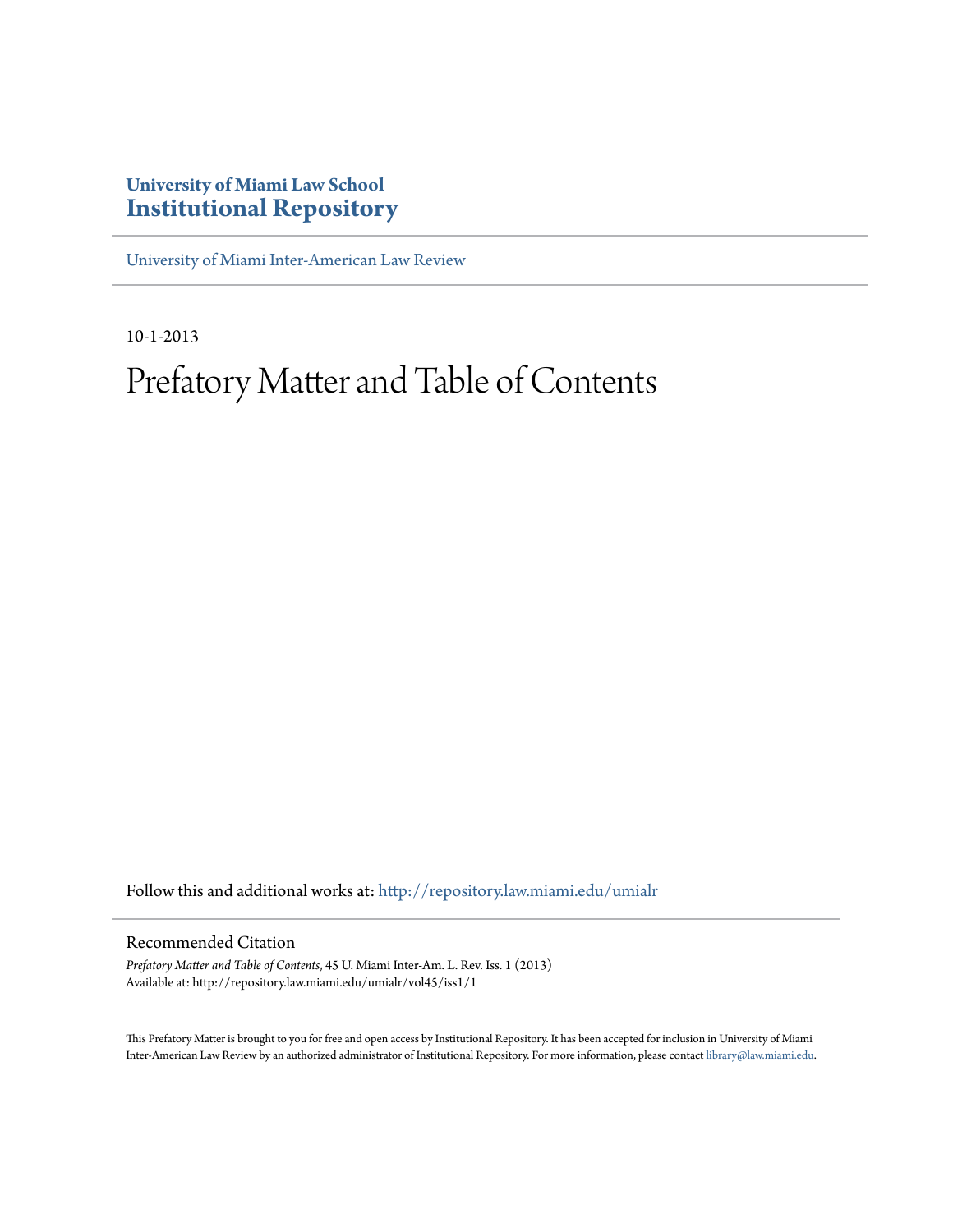### **THE UNIVERSITY OF MIAMI INTER-AMERICAN LAW REVIEW**

Volume 45 Fall 2013 Number 1

### **CONTENTS**

#### **ARTICLES**

| All Judicial Politics Are Local: The<br>Political Trajectory of Judicial<br>Reform in Haiti                                                                                                            | Louis-Alexandre Berg                 | 1   |
|--------------------------------------------------------------------------------------------------------------------------------------------------------------------------------------------------------|--------------------------------------|-----|
| Facilitando the Cloud: Data Pro-<br>tection Regulation as a Driver of<br>National Competitiveness<br>in<br>Latin America                                                                               | Horacio Gutiérrez and<br>Daniel Korn | 33  |
| The Extradition Treaty Between<br>Jamaica and the United States:<br>Its History and the Saga of Chris-<br>topher "Dudus" Coke                                                                          | Kenneth L. Lewis, $Jr$               | 63  |
| Lotteries and Public Policy in United<br>States and Commonwealth Car-<br>ibbean Law: Scrutinizing the<br>Success of Lotteries as a Volun-<br>tary and "Painless" Tax                                   | Stephen J. Leacock $\ldots$ .        | 91  |
| <b>STUDENT NOTES/COMMENTS</b>                                                                                                                                                                          |                                      |     |
| Lost at Sea: Rescuing Cruise Line<br>Crewmembers From the Perils of<br>Foreign Arbitration                                                                                                             | $Thomas\ P. White\ \dots \dots$      | 171 |
| <i>Ruiz v. Robinson:</i> Stemming the U.S.<br>Citizen Casualties in the War of<br><b>Attrition Against Undocumented</b><br>Immigrants                                                                  | Andrew R. Verblow, Esq               | 195 |
| The Padilla Wrecking Ball: Advocat-<br>ing for Change in Post-Padilla<br>Jurisprudence to Address What<br>Really Ails the Immigration<br>System's Treatment of Nonciti-<br>zen Defendants in the Post- |                                      |     |
| <b>Conviction Context</b>                                                                                                                                                                              | Daniel McDermott $\ldots$            | 221 |
| Chafin v. Chafin: Protecting a U.S.<br>Parent's Power to Litigate Inter-                                                                                                                               |                                      |     |
| national Abductions                                                                                                                                                                                    | <i>Monique Vieites</i>               | 269 |

Cite as: U. MIAMI INTER-AM. L. REV.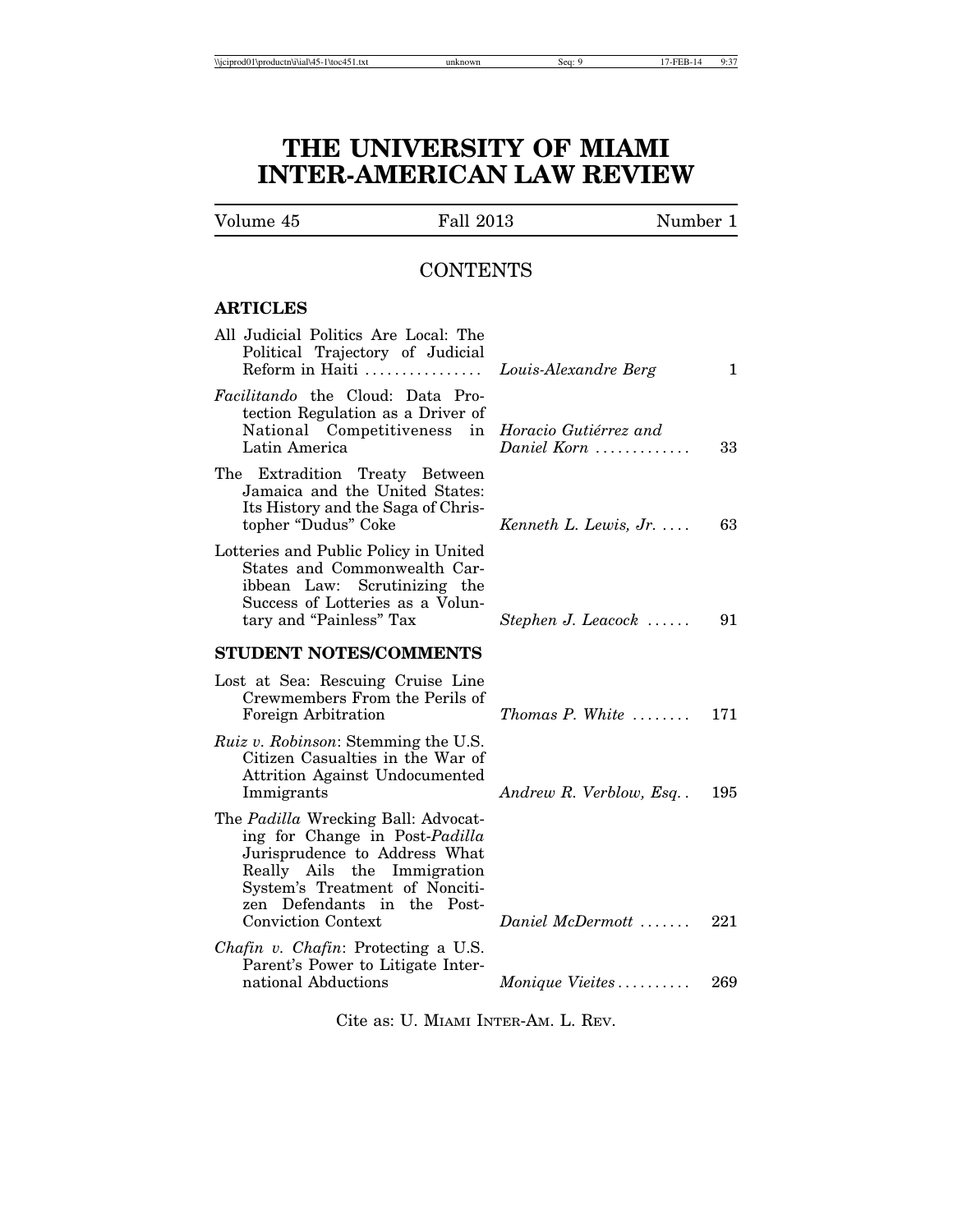#### THE UNIVERSITY OF MIAMI SCHOOL OF LAW

The University of Miami School of Law is approved by the American Bar Association and is a member in good standing of the Association of American Law Schools.

For information about University of Miami School of Law's unique course offerings and its J.D., dual-degree, and graduate LLM programs, please visit the school's website at:

#### http://law.miami.edu/

Information about the University of Miami School of Law's library can be obtained at the following website: http://law.miami.edu/library/

All correspondence with reference to this publication should be directed to *The University of Miami Inter-American Law Review*, School of Law, University of Miami, P.O. Box 248087, Coral Gables, Florida 33124, Telephone No. (305) 284-5562 and Facsimile No. (305) 284-4138.

© Copyright 2014 by University of Miami. (ISSN 0884-1756)

Back issues are available through the William S. Hein & Co., Inc., 1285 Main Street, Buffalo, New York 14209. Microform is also available.

ALL ARTICLES REPRESENT THE OPINIONS OF THE NOTED AUTHORS AND DO NOT NECESSARILY REFLECT THE OPINION OF THE EDITORIAL BOARD.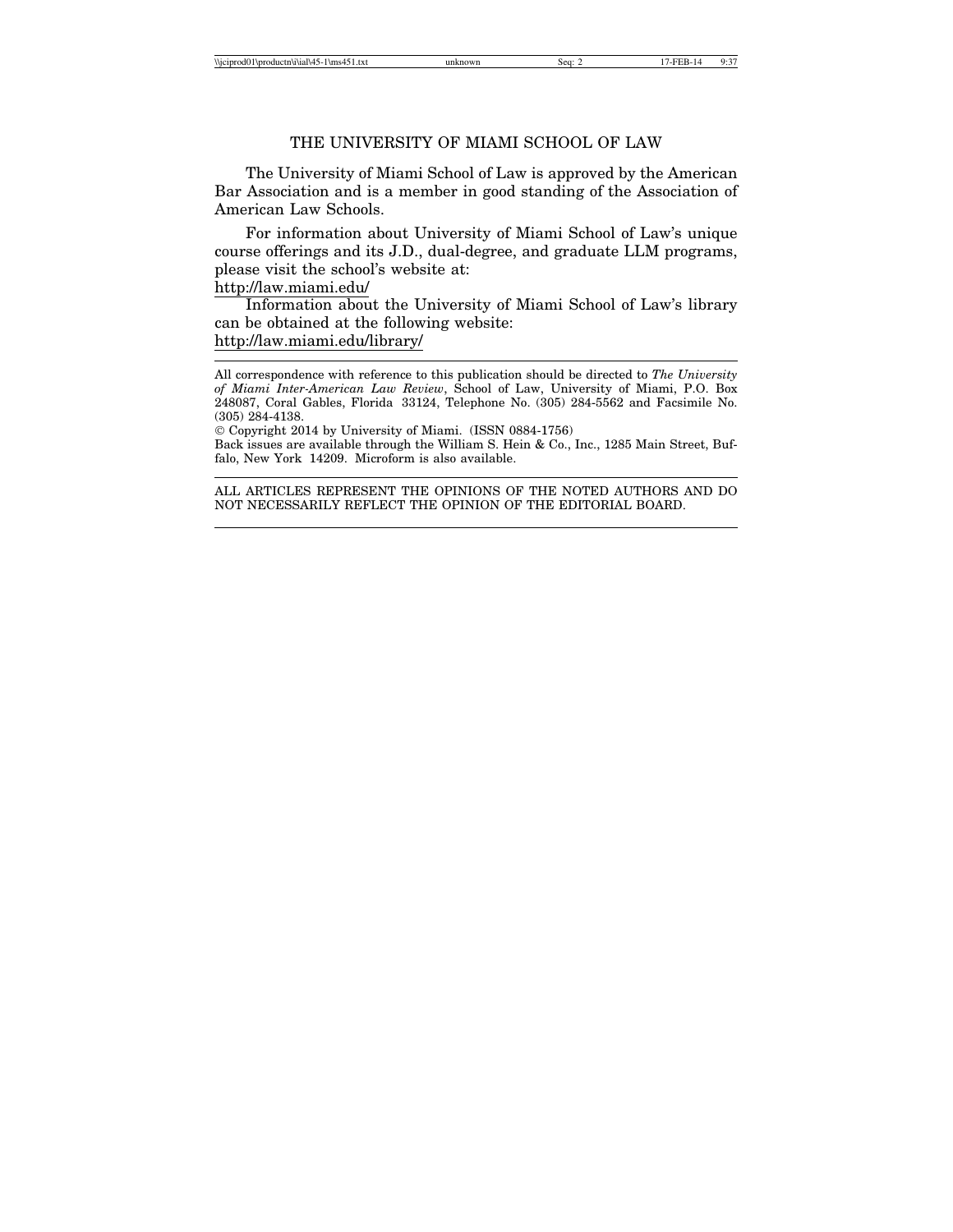## UNIVERSITY OF MIAMI SCHOOL OF LAW

#### **ADMINISTRATION**

Donna E. Shalala, B.A., Ph.D., *President of the University*

Thomas J. LeBlanc, B.S., M.S., Ph.D., *Provost & Executive Vice President*

Patricia D. White, B.A., M.A., J.D., *Dean & Professor of Law*

Patrick O. Gudridge, A.B., J.D., *Vice Dean & Professor of Law*

Ileana Porras, B.A., M.Phil., J.D., *Associate Dean of Academic Affairs*

Raquel M. Matas, B.A., J.D., *Associate Dean for Administration and Counsel to the Dean*

Douglas K. Bischoff, A.B., J.D., LL.M., *Associate Dean for the Adjunct Faculty & Director of the Graduate Program in Real Property Development*

Georgina Angones, B.A., *Assistant Dean for Law Development and Alumni Relations*

Marcelyn Cox, B.A., J.D., *Assistant Dean, Career Development Office*

Michael L. Goodnight, B.A., M.S., *Associate Dean of Admissions and Enrollment Management*

Janet E. Stearns, B.A., J.D., *Dean of Students*

Marni B. Lennon, B.A., Ms.Ed., J.D., *Assistant Dean for Public Interest and Pro Bono, Director, HOPE Public Interest Resource Center*

William P. VanderWyden, III, B.A., M.Ed., J.D., *Assistant Dean for Professional Development*

Greg Levy, B.A., J.D., *Assistant Dean of Academic Affairs and Student Services*

#### **FACULTY**

David Abraham, B.A., M.A., Ph.D., J.D., *Professor of Law & University of Miami Law Review Faculty Advisor*

Anthony V. Alfieri, A.B., J.D., *Dean's Distinguished Scholar, Professor of Law & Director of the Center for Ethics & Public Service*

Paula Arias, J.D., *Director of International Moot Court Program & Lecturer in Law*

Jill Barton, B.J., B.A., M.S., J.D., *Lecturer in Law*

Ricardo Bascuas, B.A., J.D., *Professor of Law*

Ellen Belfer, B.A., J.D., *Lecturer in Law*

Caroline Bettinger-Lopez, B.A., J.D., *Associate Professor of Clinical Legal Education & Director, Human Rights Clinic*

William Blatt, A.B., J.D., *Professor of Law*

Caroline M. Bradley, B.A. (Hons), LL.M., *Professor of Law*

Patricia A. Brown, B.S.F.S., J.D., *Director, Graduate Program in Taxation*

Sergio Campos, A.B., J.D., *Associate Professor of Law*

Donna K. Coker, B.S.W., M.S.W., J.D., *Professor of Law*

Mary I. Coombs, B.A., M.A., J.D., *Professor of Law* Charlton Copeland, B.A., M.A.R., J.D., *Professor of Law*

Caroline Mala Corbin, B.A., J.D., *Professor of Law*

Andrew Dawson, B.A., J.D., *Associate Professor of Law* Michele DeStefano, B.A., J.D., *Associate Professor of Law*

Stephen M. Diamond, B.A., A.M., Ph.D., J.D., *Professor of Law*

Mary Teresa Doud, B.A., M.A., J.D., *Lecturer in Law* Mary Doyle, B.A., LL.B., *Dean Emerita & Professor of Law*

Alyssa Dragnich, B.A., J.D., *Lecturer in Law*

Marc Fajer, A.B., J.D., *Professor of Law*

Zanita E. Fenton, A.B., J.D., *Professor of Law*

Mary Anne Franks, B.A., M.Phil., Ph.D., J.D., *Associate Professor of Law*

Christina M. Frohock, B.A., M.A., J.D, *Lecturer in Law*

A. Michael Froomkin, B.A., M.Phil., J.D., *Laurie Silvers and Mitchell Rubenstein Distinguished Professor of Law*

Michael H. Graham, B.S.E., J.D., *Dean's Distinguished Scholar for the Profession, Professor of Law*

Susan Haack, B.A., M.A., B.Phil., Ph.D., *Distinguished Professor in the Humanities, Cooper Senior Scholar in Arts and Sciences, Professor of Philosophy & Professor of Law*

Stephen K. Halpert, A.B., J.D., *Professor of Law*

Frances R. Hill, B.A., M.A., Ph.D., J.D., LL.M., *Dean's Distinguished Scholar for the Profession*, *Professor of Law*

Jennifer Hill, B.A., M.A., J.D., *Lecturer in Law*

Elizabeth M. Iglesias, B.A., J.D., *Professor of Law*

Jan L. Jacobowitz, B.S., J.D., *Director of the Professional Responsibility and Ethics Program & Lecturer in Law*

Osamudia James, B.A., J.D., LL.M., *Associate Professor of Law*

D. Marvin Jones, B.S., J.D., *Professor of Law*

Stanley I. Langbein, A.B., J.D., *Professor of Law*